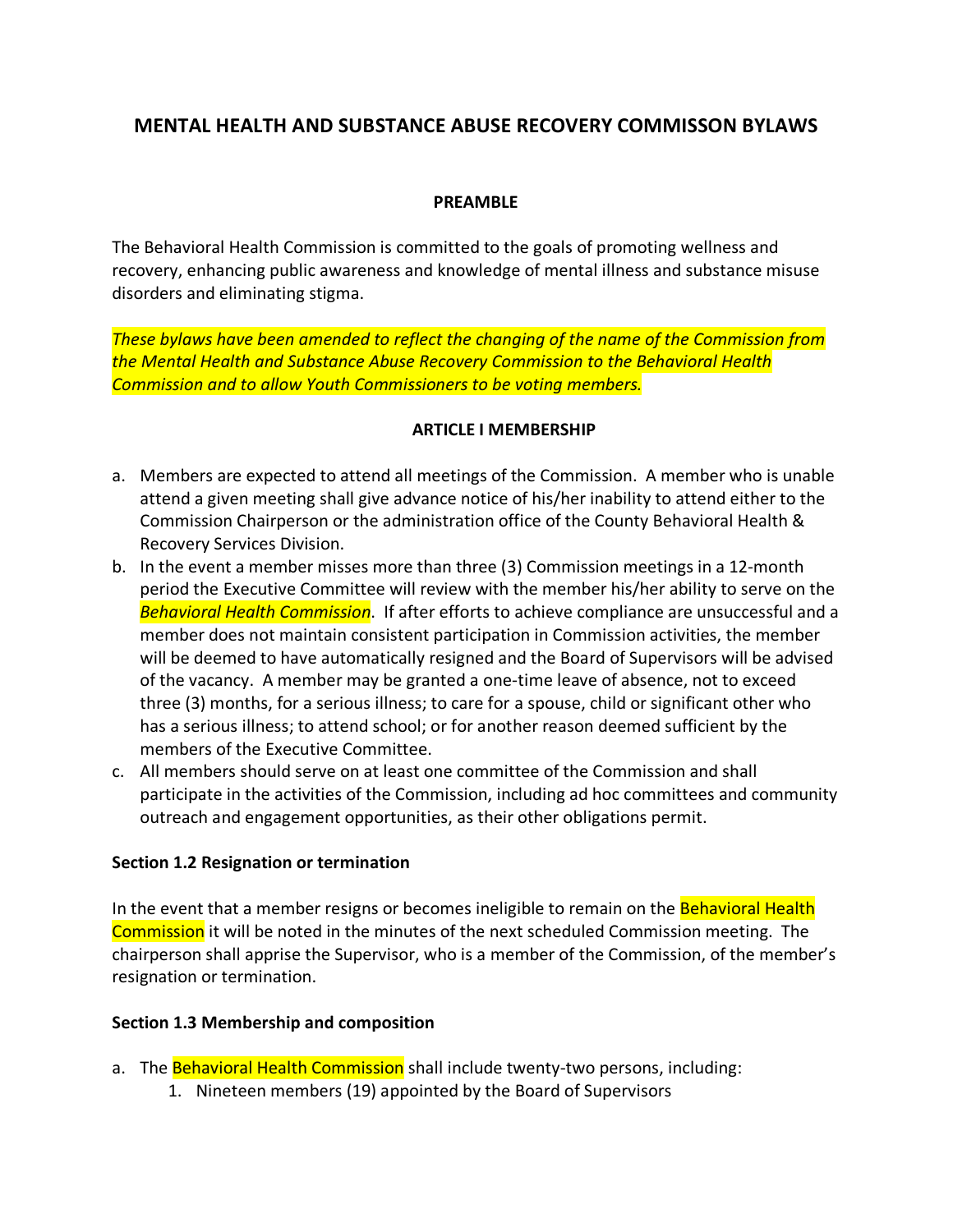- 2. One (1) member of the Board of Supervisors, and
- 3. Two (2) members may be appointed from the Youth Commission

All members are voting members. The membership should reflect the ethnic diversity of the client population in the county, and the composition of the commission should represent the demographics of the county as a whole to the extent feasible.

- b. Of the nineteen (19) appointed members:
	- 1. No fewer than ten (10) of the appointed members shall be consumers or the parents, spouse, sibling, or adult children of consumers, who are receiving or have received mental health services. Of these 10, no fewer than five (5) of the appointed members shall be consumers, and no fewer than five (5) of the appointed members shall be families of consumers of the mental health services.
	- 2. No fewer than four (4) members hall be substance abuse clients or family members.
	- 3. Four (4) members shall be public members who have knowledge and experience of the mental health and substance misuse services system and may include additional consumer/family members.
	- 4. One (1) member shall be a representative of law enforcement who shall be selected by the local chiefs of police. His/her appointment shall be deemed confirmed upon notification to the Board of Supervisors.
- c. Consistent with Welfare & Institutions Code 5604 (d), no member of the commission or his/her spouse shall be a full-time or part-time county employee of a county behavioral health service, and employee of the State Department of Behavioral Health, State Department of Alcohol and Drug Programs, or an employee of, or a paid member of the governing body of a mental health or substance abuse contract agency. "Behavioral health services" includes any service directed toward early intervention or alleviation or prevention of mental disorder, including, but not limited to diagnosis, evaluation, treatment, personal care, day care, respite care, special living arrangements, community skill training, sheltered employment, socialization, case management, transportation, information, referral, consultation, and community services.
- d. A consumer of mental health or substance misuse services who has obtained employment with an employer described in paragraph c and who holds a position in which he or she does not have any interest, influence, or authority over any financial on contractual matter concerning the employer may be appointed to the commission. The member shall abstain from voting on any financial or contractual issue concerning his or her employer that may come before the commission. (W & I 5604.3.C.2 as amended 7/16/15).

# **ARTICLE II FINANCES**

The Board of Supervisors may pay from any available funds the actual and necessary expenses of the members of the **Behavioral Health** Commission incurred incident to the performance of their official duties and functions. The expenses may include mileage and parking, travel, lodging, conference registration fees, childcare and meals for the members of the Commission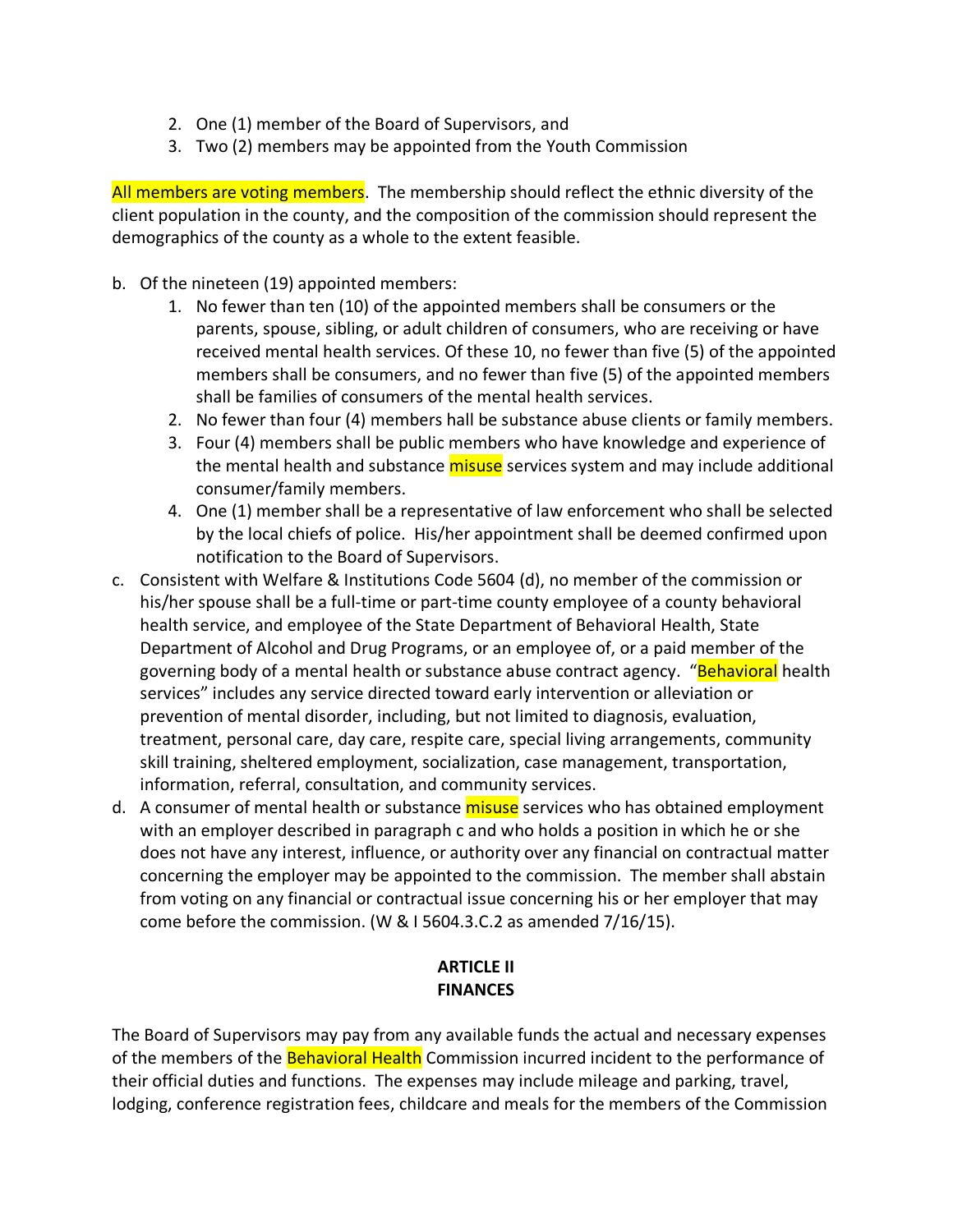while on official business as approved by the local behavioral health director. (W & I 5604.3) The members of the **Behavioral Health** Commission shall serve without additional compensation.

# **ARTICLE III MEETINGS**

### **Section 3.1 Commission Meetings**

The regular meetings of the Commission shall be held on the first Wednesday of each month or as such other times as the Commission shall designate. Special meetings may be called by the Chairperson or a majority of the Commission. The Commission shall be subject to the provisions of Chapter 9 (commencing with Section 54950) of Part 1 of Division 2 of Title 5 of the Government Code, relating to meetings of local agencies (the Brown Act). [W&I 5604.1]

### **Section 3.2 Agenda**

- a. The Chairperson shall prepare an agenda prior to each Commission meeting containing items agreed upon by the Executive Committee. Any member of the Commission may add an item to the agenda through the Chairperson.
- b. An item may be added to a meeting agenda by a simple majority vote of the members present at the time the agenda is presented for acceptance at the beginning of the Commission meeting.
- c. The agenda of all regular meetings shall contain an open agenda item during which time members of the audience may address the Commission.

### **Section 3.3 Quorum**

- a. A quorum of any meeting of the Commission shall consist of one person more than 50% of the total number of appointment members. (W&I 5604.5.c)
- b. In the absence of the Board of Supervisor, his or her designated representative shall be counted in the quorum.

#### **Section 3.4 Voting**

- a. A simple majority of the quorum shall decide all questions unless otherwise stated.
- b. Voting shall be by voice unless otherwise stated or unless a request to vote by ballot is made by one-half of those members present.
- c. In the absence of the Board of Supervisors member, his or her designated representative shall be authorized to vote on his or her behalf.

# **ARTICLE IV OFFICERS**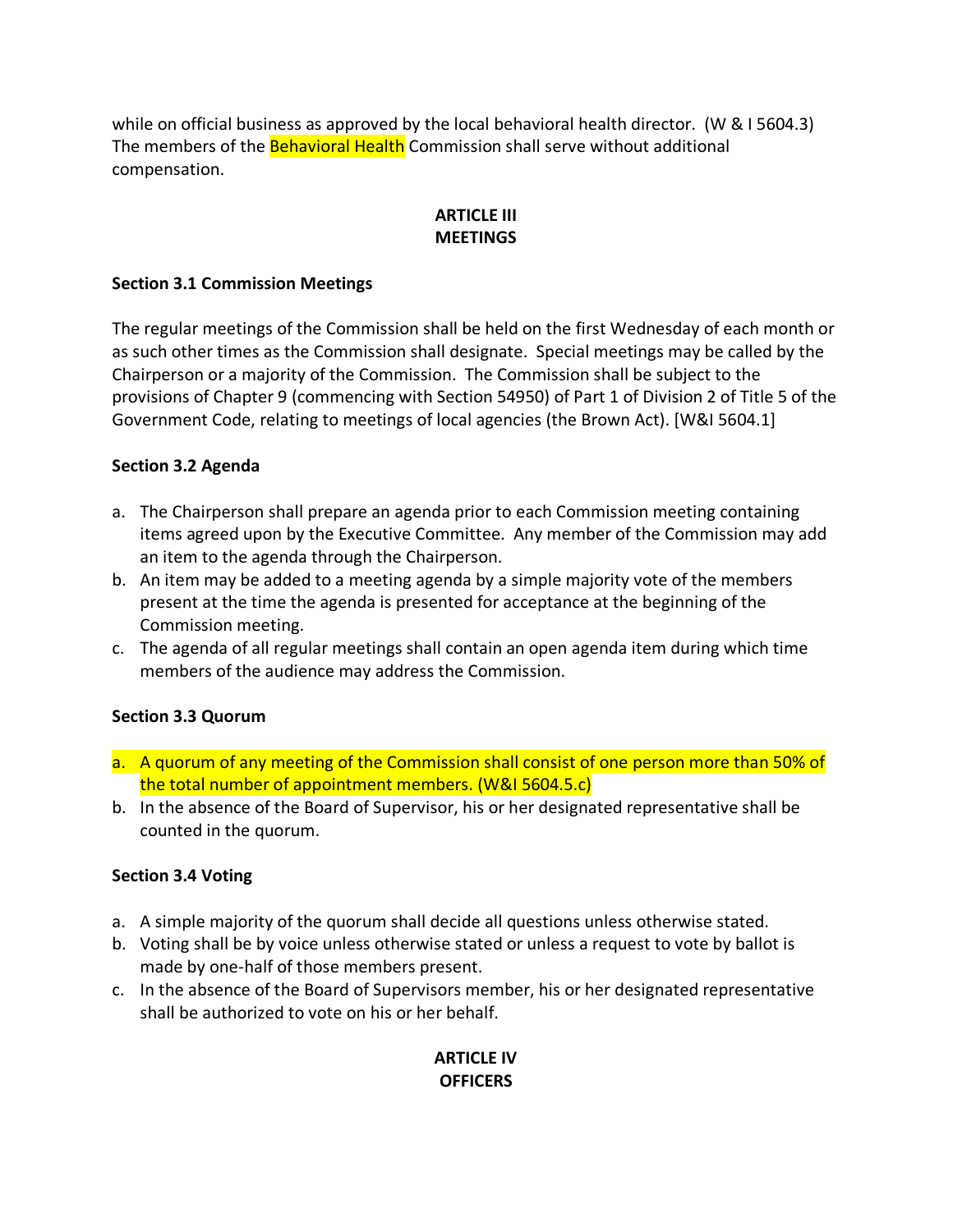### **Section 4.1 Personnel**

The selected officers of the Commission shall be a Chairperson, Vice-Chairperson, representative to the statewide organization and a Member at Large.

#### **Section 4.2 Election**

At the regular October meeting the Commission shall elect members to their offices. Nominations shall be submitted by the Nominating Committee at the regular September meeting or made from the floor at the regular October meeting.

No member of the Nominating Committee may be nominated to serve as an elected officer of the Mental Health & Substance Abuse Recovery Commission. If a member of the Nominating Committee wishes to be considered for nomination as an officer of the Mental Health & Substance Abuse Recovery Commission, that person will relinquish his/her participation on the Nominating Committee prior to the Nominating Committee's consideration of the member's candidacy.

### **Section 4.3 Term**

- a. The officers shall be elected to serve for one year commencing November 1.
- b. No officer shall be eligible to serve more than three full terms in the same office. If an officer has served a partial term, that officer shall still be entitled to serve three full terms.
- c. Notwithstanding Section 4.3.b above, except for the Chairperson, an incumbent may serve additional terms in the same office if there are no other members who are willing to stand for election to that office.

### **Section 4.4 Duties**

The powers and duties of the officers shall be as follows:

- a. The Chairperson shall be the Executive Officer of the Commission and shall preside at meetings of the Commission and Executive Committee. The Chairperson shall be in consultation with the Behavioral Health & Recovery Services Director. [5604.5.d] The Chairperson shall, with the approval of the Commission, create ad hoc committees as deemed necessary and shall assign their duties.
- b. The Vice-Chairperson shall assume the duties of the Chairperson in his/her absence.
- c. The Representative to the statewide organization shall attend its meetings and report to the Commission.
- d. The member-at-large shall serve on the Executive Committee and shall serve as a liaison to the consumer/client community through outreach and engagement activities.

### **ARTICLE V COMMITTEES**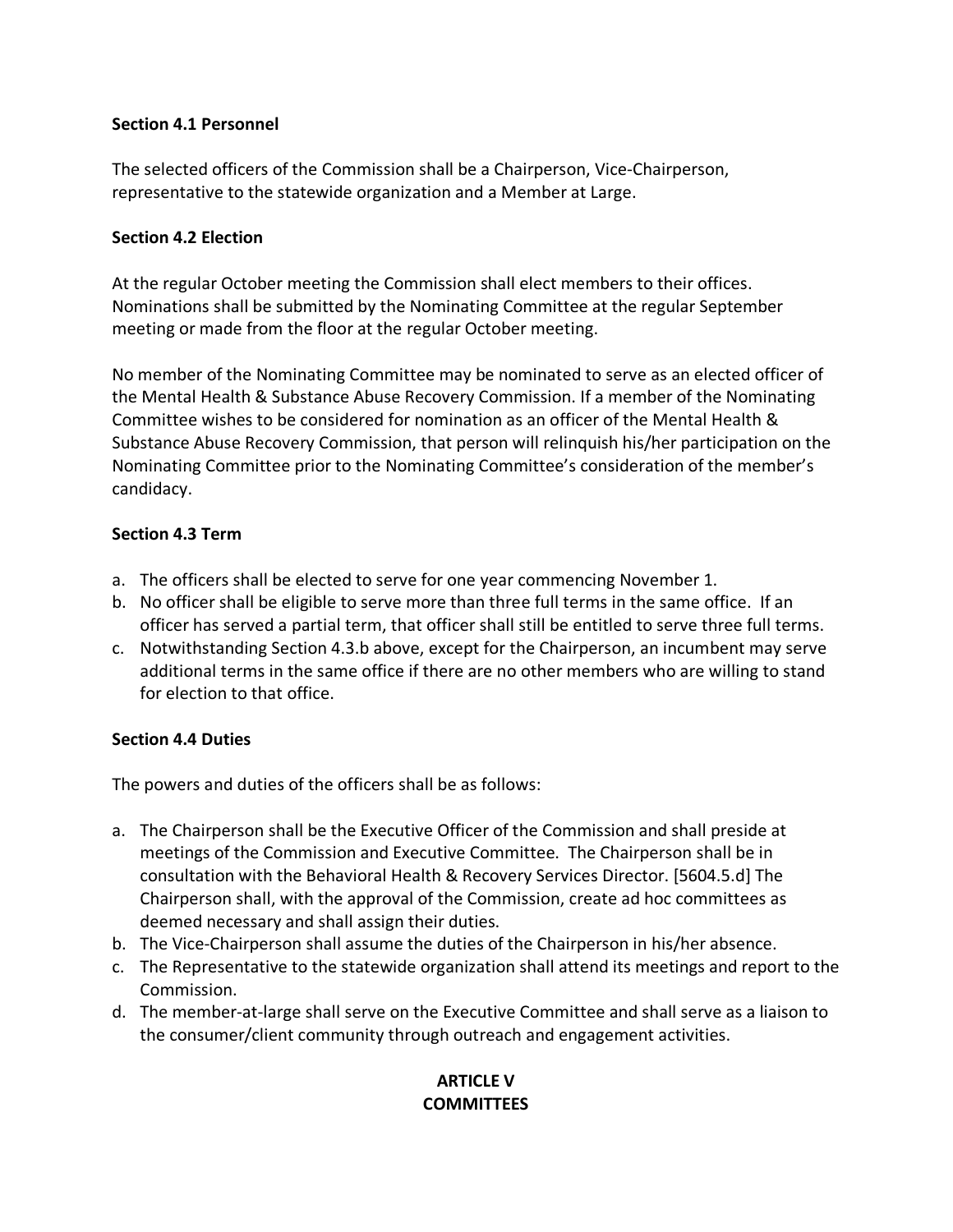### **Section 5.1 Executive Committee**

- a. There shall be an Executive Committee of the Behavioral Health Commission. (W&I5604.5.e). The Executive Committee shall be composed of:
	- 1. The elected officers of the **Behavioral Health** Commission.
	- *2. The Chairpersons of the Adult Services, Children & Youth Services, Older Adult Services and Mental Health Services Act standing committees.*
- b. The Executive Committee shall meet regularly to develop the agenda for the full Commission meetings and shall have the power to handle matters between regular Commission meetings, such action to be ratified at the next regular Commission meeting.
- c. The Executive Committee will review applications for membership on the Mental Health & Substance Abuse Recovery Commission and provide feedback on each of the applicants to the Board of Supervisors.
- d. The chair of an ad hoc committee and other interested parties may be invited to attend an Executive Committee meeting when the subject matter of the ad hoc committee will be discussed.

### **Section 5.2 Nominating Committee**

A Nominating Committee shall be appointed by the Chairperson at the regular July meeting with the majority vote of the Commission to meet one month prior to the election of officers, select a slate of officers for the coming year and secure verbal consent to serve of those selected. The Chairperson of the Nominating Committee shall temporarily assume the role Commission Chair to accept further nominations and conduct election of officers.

### **Section 5.3 Standing Committees**

*There shall be an Adult Services Committee, a Children & Youth Services Committee, an Older Adult Services Committee, and a Mental Health Services Act Steering Committee*. All committees, shall be inclusive of persons or representatives of clients who are engaged in substance abuse recovery services.

- a. The Commission Chairperson shall appoint the chairpersons of these standing committees.
- b. Each year, the goals and objectives of the standing committees shall be determined by the committee members and presented to the full Commission.
- *c. These committees shall hold regular meetings and consult with the heads of the Adult Services, Children and Youth Services, Older Adult Services, Alcohol and Other Drug Services, Mental Health Services Act, respectively.*
- d. These Committees will report to the full Commission at each Commission meeting.
- *e. The Chairpersons of the Adult, Children and Youth, Older Adult, and Mental Health Services Act Steering Committees shall be members of the Executive Committee.*
- f. Interested members of the public may serve on a standing committee at the discretion of the committee chairperson.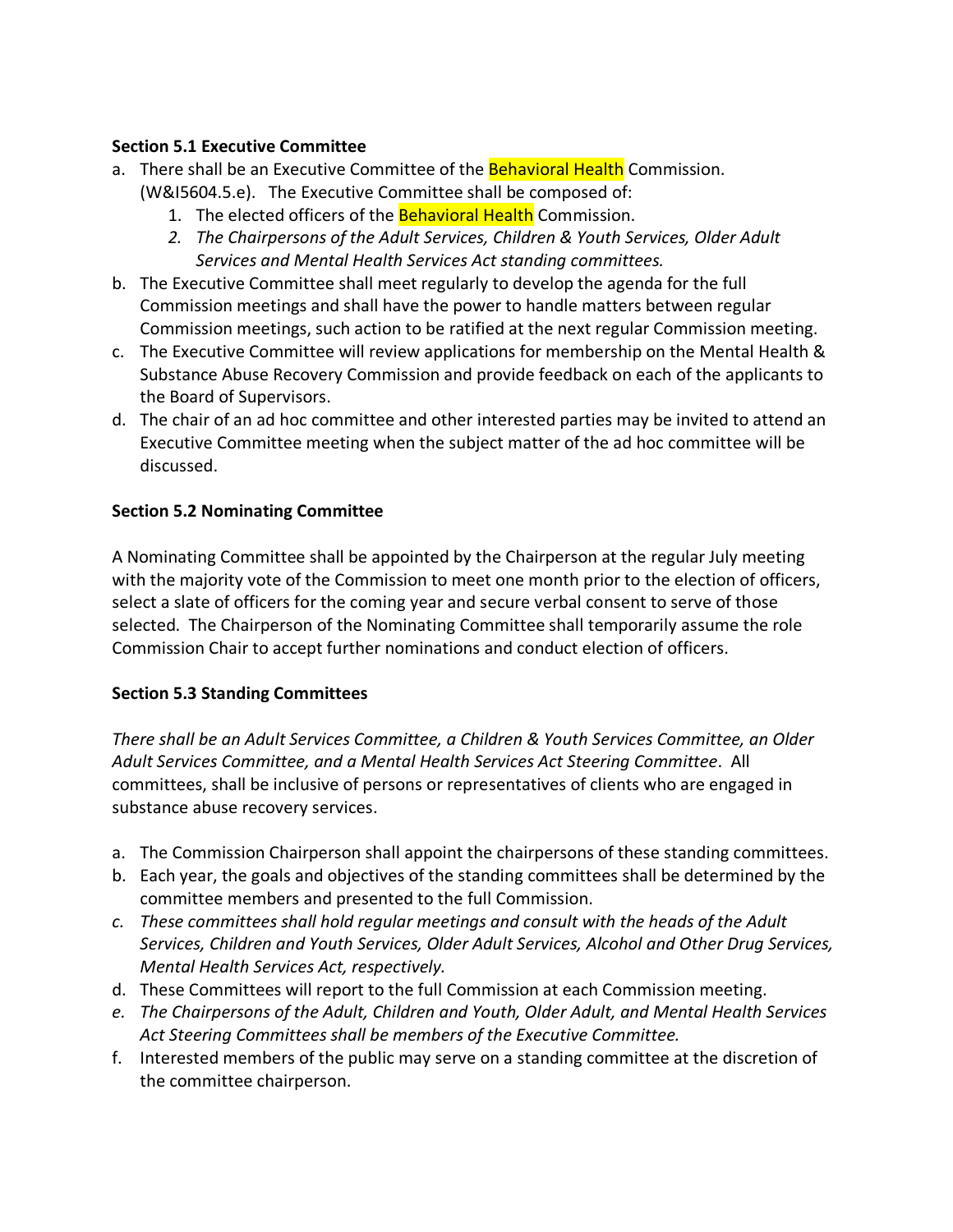#### **Section 5.4 Sub-Committees**

Sub-committees may be established as needed, which may include persons who are not members of the Commission.

#### **Section 5.5 Ad Hoc Committees**

Ad Hoc committees may be established as needed and may include persons who are not members of the Commission.

#### **ARTICLE VI AMENDMENT AND RULES**

### **Section 6.1 Rules of Order**

The meetings of this Commission shall be conducted in accordance with Robert's Rules of Order, Revised. A parliamentarian may be appointed by the Chairperson.

Behavioral Health Commission will comply with all standing rules for County boards, commissions and advisory committees that are established by the Board of Supervisors.

### **Section 6.2 Amendment of the Bylaws**

These bylaws may be amended at any meeting by a two-thirds vote of the current membership, provided that copies of the proposed amendments are sent to all members of the Commission at least (30) days prior to the meeting at which such action is taken.

### **Section 6.3 Approval by the Board of Supervisors**

Amendments to the Bylaws shall require the approval of the Board of Supervisors. [W&I Code 5604.5]

#### **Section 6.4 Standing Rules**

Standing Rules, not in conflict with these Bylaws, may be adopted from time to time. These rules are directed toward the conduct of the affairs of this Commission. They may be amended or rescinded by a majority vote of the Commission.

# **ARTICLE VII ETHICS**

a. Commission members must comply with California Government Code & 87100 and 1090 referring to financial conflict of interest and will sign an "Acknowledgement of Financial Conflict of Interest Laws" affidavit upon taking office.